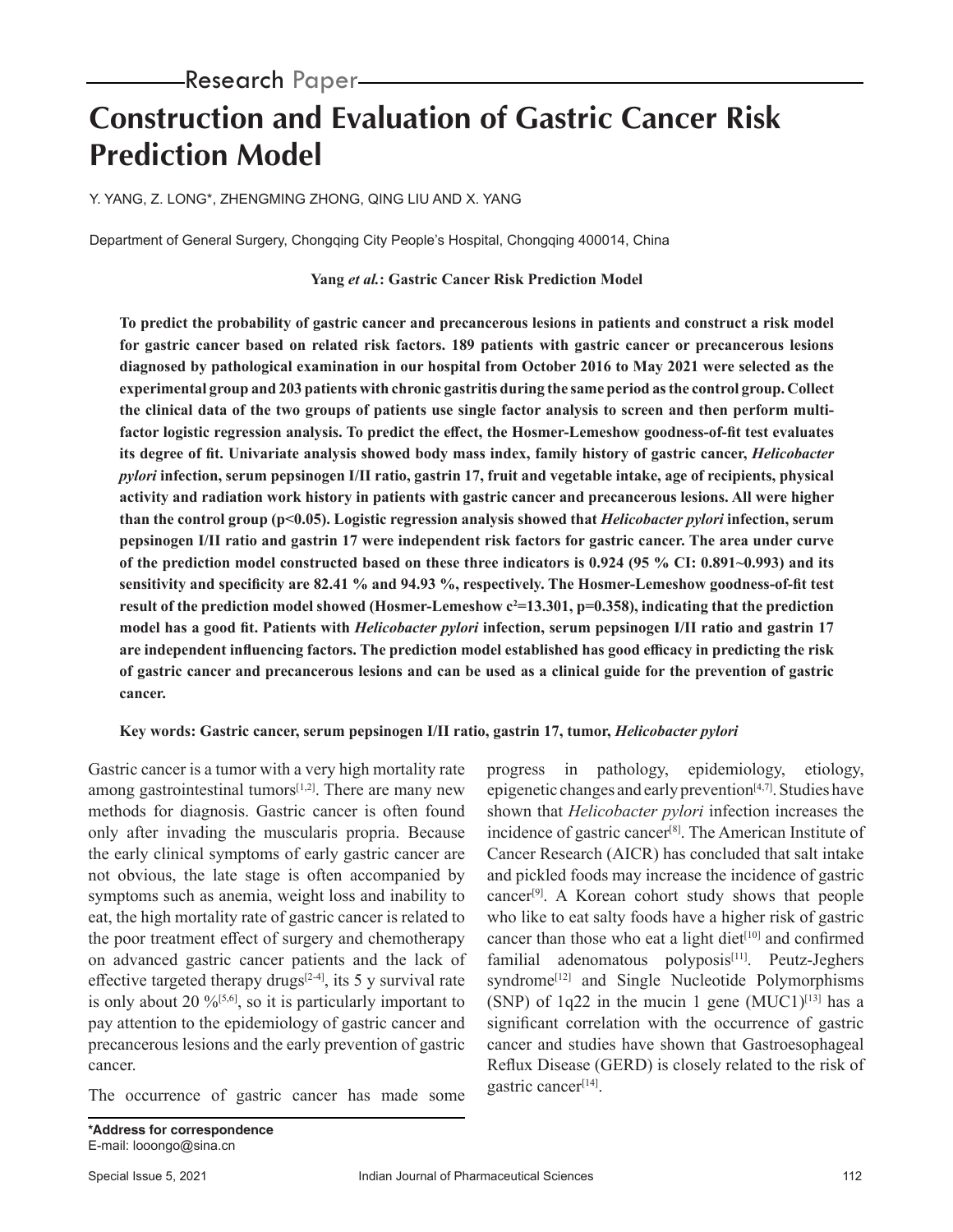Early detection and early treatment of gastric cancer can prolong patient survival and reduce costs. Gastric cancer is one of the most common malignant tumors in my country. Gastric cancer has high deaths and poor prognosis and the incidence has regional differences<sup>[9,15]</sup>. Therefore, this study aims to find a simple and effective early gastric cancer screening measure in our province, find out the risk factors and build a model to improve the diagnosis rate of gastric cancer and provide a basis for preventing the occurrence of gastric cancer.

# **MATERIALS AND METHODS**

#### **Research object:**

The clinical data of 392 patients treated in the Gastroenterology Department of our hospital from October 2016 to May 2020 were selected, gastric cancer and precancerous lesions diagnosed by gastroscopy and pathology (low and high-grade intraepithelial neoplasia; intestinal metaplasia of gastric mucosa). There were 189 cases and 203 patients diagnosed with chronic gastritis. The exclusion criteria of this study: no other malignant tumors; complicated with serious heart, lung and other medical diseases; patients with pregnant women and mental illness; patients who cannot actively cooperate. The study was reviewed and approved by the ethics committee of this hospital and the patient and his family signed an informed consent form.

# **Data collection**:

Fill out a questionnaire for the patients visiting the Gastroenterology Department of our hospital. The survey content includes gender, age, height, weight, family history of gastric cancer, *Helicobacter pylori*  infection, consumption of smoke, pickled products, fruit and vegetable intake, eating smoked and pickled products, physical activity, radiation work history, GERD, statin use, etc. All patients should fill in the questionnaire truthfully and a dedicated physician is responsible for filling in the patient's standard to ensure no missing items.

# **Research methods:**

113 **Indian Journal of Pharmaceutical Sciences** Special Issue 5, 2021 For patients considering gastric cancer or gastritis, gastroscopy and pathological examinations are performed. At the same time, fasting blood draws are tested for serum pepsinogen I (PGI), PGII and gastrin 17 (G-17) and carbon 14 breath test is also performed. According to the gastroscopy and pathology, the gastric cancer lesion group (experimental group) and gastritis group (control group) were divided; Through comparative analysis of gender, age, body mass index (BMI), family history of gastric cancer, *Helicobacter* 

*pylori* infection, consumption of smoke, pickled products, fruit and vegetable intake, consumption of smoke and pickled products, physical activity, PGI/II ratio, G-17, radiation work history, GERD, statin use and smoking history, etc., to find risk factors for gastric cancer; Based on the study of gastric precancerous diseases and risk factors of gastric cancer, a risk prediction model for high-risk groups of gastric cancer is established to assess the risk of gastric cancer.

#### **Statistical methods:**

Use Statistical Package For The Social Sciences (SPSS) 25.0 software for data statistics, qualitative data is expressed as a percentage and  $\chi$ 2 test is performed; quantitative data is expressed as  $(\bar{x} \pm s)$  and t-test; univariate analysis and logistic regression analysis are used to find out the occurrence of gastric cancer and precancerous lesions risk factors and construct models; use Receiver Operator Characteristic (ROC) curve to determine the diagnosis points and evaluate the predictive effect of the model, Hosmer-Lemeshow goodness-of-fit test evaluates the degree of fit of the predictive model and  $p<0.05$  indicates that the difference is statistically significant.

#### **RESULTS AND DISCUSSION**

The single factor results showed that the two groups' gender, age, BMI index, family history of gastric cancer, *Helicobacter pylori* infection, consumption of smoke, pickled products, fruit and vegetable intake, consumption of smoke and pickled products, physical activity, There was no significant difference in PGI/II ratio, G-17, radiation work history, GERD and statin use  $(p>0.05)$ ; the preoperative BMI index, family history of gastric cancer and pyloric spiral of the two groups of patients compared with bacillus infection, PGI/II ratio, G-17, physical activity and radiation work history, the difference was statistically significant ( $p$ <0.05). See Table 1.

In the single factor analysis of risk factors, there are risk factors for early infection after liver transplantation (BMI index, family history of gastric cancer, *Helicobacter pylori* infection, PGI/II ratio, G-17, fruit and vegetable intake, recipients age, physical activity and radiation work history) were substituted into the multivariate logistic regression model (Table 2). The results showed that *Helicobacter pylori* infection, PGI/ II ratio and G-17 were independent predictors of gastric cancer (all p<0.05, Table 2). Table 3 shows the predictive power, sensitivity and specificity of *Helicobacter pylori*  infection, PGI/II ratio and G-17.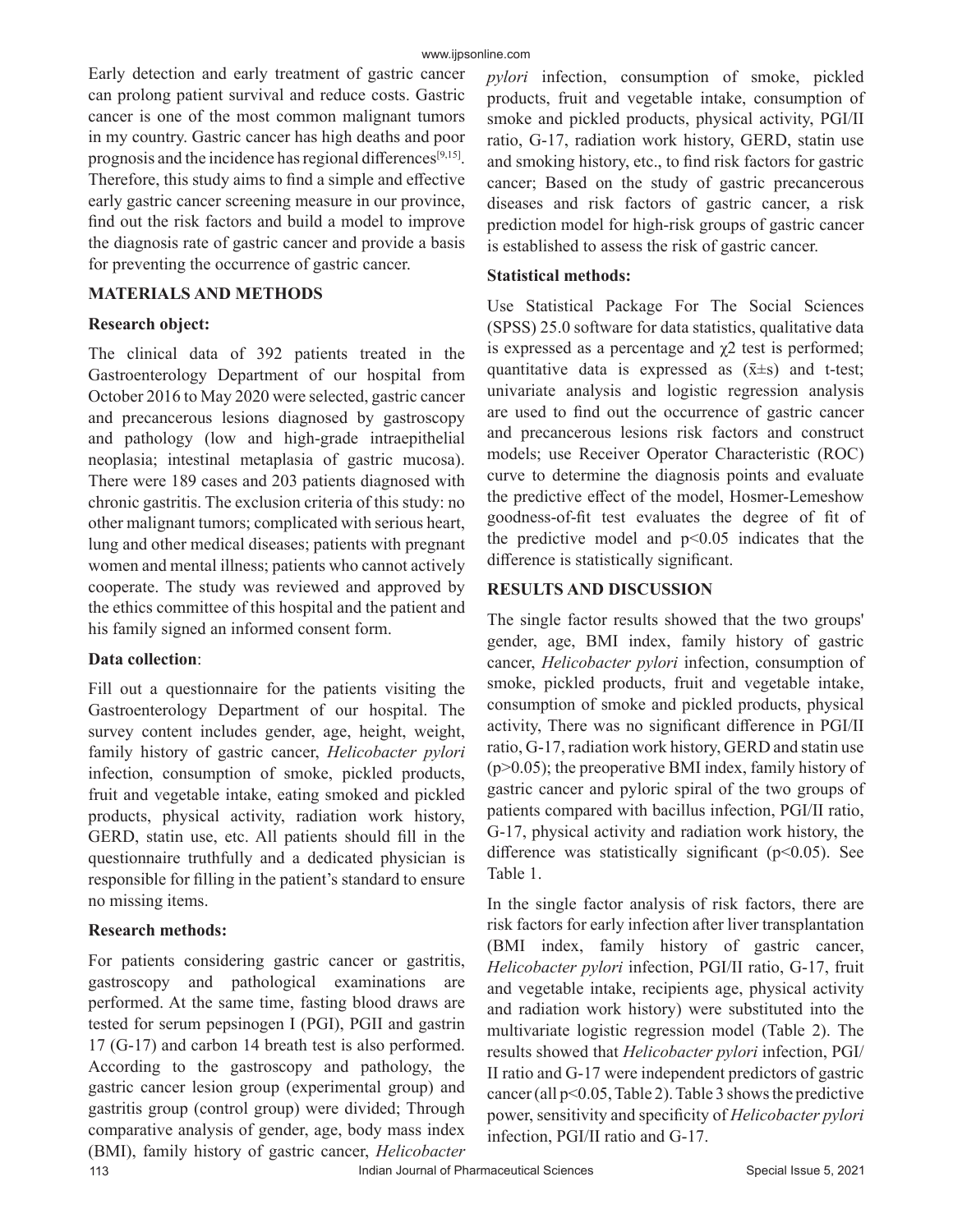www.ijpsonline.com

# **TABLE 1: SINGLE FACTOR ANALYSIS OF RISK FACTORS FOR GASTRIC CANCER**

| Factor                                          | Test group (n=189) | Control group (n=203) | t/c <sup>2</sup> | p     |
|-------------------------------------------------|--------------------|-----------------------|------------------|-------|
| Gender                                          |                    |                       | 0.146            | 0.743 |
| Male                                            | 112 (59.26)        | 113 (55.67)           |                  |       |
| Female                                          | 77 (40.74)         | 90 (54.33)            |                  |       |
| Age                                             | 57.24±16.34        | 41.24±14.92           | 1.075            | 0.042 |
| BMI $(kg/m^2) \geq 25$                          | 110 (58.20)        | 46 (22.66)            | 8.613            | 0.024 |
| Smoking history                                 |                    |                       | 0.316            | 0.521 |
| Yes                                             | 67(35.45)          | 64 (31.53)            |                  |       |
| No                                              | 122 (64.55)        | 139 (68.47)           |                  |       |
| Family history of<br>gastric cancer             |                    |                       | 10.531           | 0.001 |
| Yes                                             | 56 (29.63)         | 16(7.89)              |                  |       |
| No                                              | 132 (71.37)        | 187 (92.11)           |                  |       |
| Helicobacter pylori<br>infection                |                    |                       | 15.545           | 0.001 |
| Yes                                             | 125 (66.14)        | 41 (20.20)            |                  |       |
| No                                              | 64 (33.86)         | 162 (79.80)           |                  |       |
| Edible smoked and<br>pickled products           |                    |                       | 0.758            | 0.813 |
| occasionally                                    | 132 (69.84)        | 143 (70.44)           |                  |       |
| often                                           | 57 (30.16)         | 60 (29.56)            |                  |       |
| Fruit and vegetable<br>intake                   |                    |                       | 1.624            | 0.039 |
| occasionally                                    | 108 (57.14)        | 23(11.33)             |                  |       |
| often                                           | 81 (42.86)         | 180 (78.67)           |                  |       |
| Taking antioxidants                             |                    |                       | 0.349            | 0.534 |
| Yes                                             | 17 (8.99)          | 19(6.40)              |                  |       |
| No                                              | 172 (91.01)        | 184 (93.60)           |                  |       |
| Taking non-steroidal<br>anti-inflammatory drugs |                    |                       | 0.125            | 0.921 |
| Yes                                             | 19 (17.99)         | 26 (12.81)            |                  |       |
| No                                              | 170 (82.01)        | 177 (87.19)           |                  |       |
| physical activities                             |                    |                       | 5.421            | 0.023 |
| occasionally                                    | 146 (77.25)        | 89 (43.84)            |                  |       |
| often                                           | 43 (22.75)         | 114 (56.16)           |                  |       |
| PGI/II ratio                                    |                    |                       | 16.621           | 0.001 |
| >3                                              | 36 (19.05)         | 151 (74.38)           |                  |       |
| $3$                                             | 152 (80.95)        | 52 (25.62)            |                  |       |
| $G - 17$                                        |                    |                       | 12.641           | 0.001 |
| >16pmol/l                                       | 143 (75.66)        | 64 (31.53)            |                  |       |
| <16pmol/l                                       | 46 (24.34)         | 139 (68.47)           |                  |       |
| Radiation work history                          |                    |                       | 1.977            | 0.036 |
| No                                              | 152 (80.42)        | 193 (95.07)           |                  |       |
| Yes                                             | 37 (19.58)         | 10(5.93)              |                  |       |

Note: PGI/II: Serum pepsinogen I/II G-17: Gastrin 17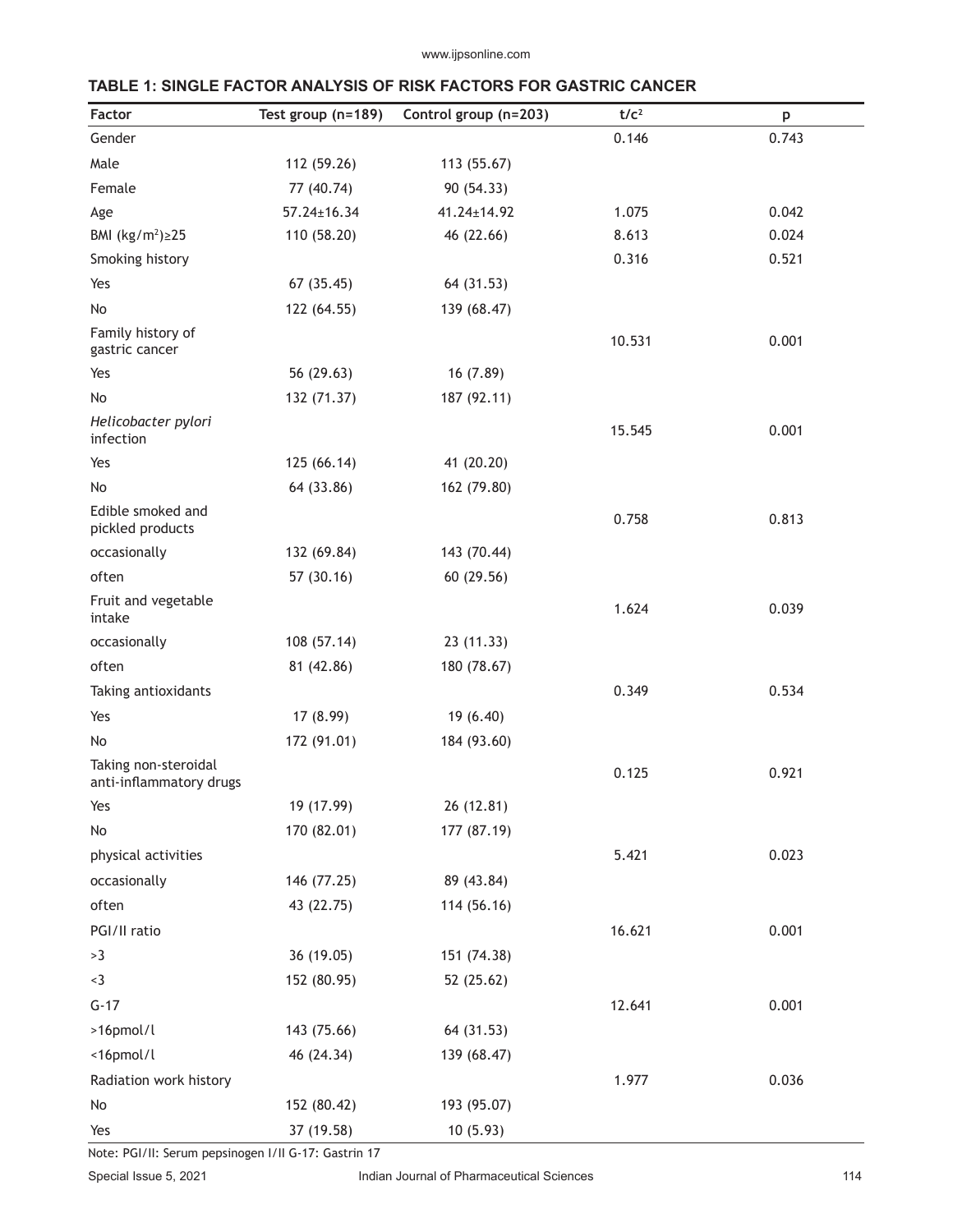| <b>Factor</b>                       | ß     | Wald $\chi^2$ | p value | OR value | 95 % CI            |  |
|-------------------------------------|-------|---------------|---------|----------|--------------------|--|
| PGI/II ratio                        | 1.062 | 16.003        | < 0.001 | 2.631    | $1.103 \sim 3.521$ |  |
| Helicobacter pylori<br>infection    | 1.231 | 10.082        | < 0.001 | 2.867    | $1.419 \sim 5.422$ |  |
| $G - 17$                            | 1.427 | 9.673         | < 0.001 | 3.813    | $1.401 \sim 6.286$ |  |
| <b>BMI</b>                          | 0.134 | 1.856         | 0.069   | 2.054    | $1.204 \sim 4.103$ |  |
| Family history of<br>gastric cancer | 1.259 | 0.720         | 0.072   | 0.753    | $0.283 \sim 2.063$ |  |
| physical activities                 | 0.079 | 0.741         | 0.085   | 1.113    | $0.546 \sim 2.234$ |  |
| Radiation work<br>history           | 1.084 | 1.093         | 0.083   | 0.942    | $0.305 \sim 2.041$ |  |
| Age                                 | 0.753 | 1.145         | 0.359   | 0.986    | $0.342 \sim 2.114$ |  |
| Fruit and vegetable<br>intake       | 0.349 | 0.479         | 0.075   | 0.934    | $0.341 \sim 2.043$ |  |

www.ijpsonline.com

**TABLE 2: MULTIVARIATE LOGISTIC REGRESSION ANALYSIS RESULTS OF GASTRIC CANCER**

**TABLE 3: ROC CURVE ANALYSIS OF DIFFERENT PREDICTIVE FACTORS ON GASTRIC CANCER PREDICTION MODEL**

| Variable                                | <b>AUC</b> | 95 % CI            |         | <b>Cutoff value</b> | Sensitivity | Specificity |
|-----------------------------------------|------------|--------------------|---------|---------------------|-------------|-------------|
| PGI/II ratio                            | 0.795      | $0.698 \sim 0.883$ | < 0.001 | 0.54                | 82.92 %     | 89.87 %     |
| Helicobacter<br><i>pylori</i> infection | 0.685      | $0.575 \sim 0.835$ | < 0.001 | 0.49                | 76.67 %     | 84.03 %     |
| $G-17$                                  | 0.784      | $0.682 \sim 0.875$ | < 0.001 | 0.52                | 79.64 %     | 87.89 %     |

Note: PGI/II: Serum pepsinogen I/II G-17: Gastrin 17

In the logistic regression analysis interface, based on the aforementioned analysis results, select the PGI/II ratio, *Helicobacter pylori* infection, and G-17 as the "Covariates" option and then select the gastric cancer as the "Dependent" option. After running the program, the prediction model can be completely established and can automatically generate the predicted value under the model and draw the ROC curve under the model through the predicted value (fig. 1), it can be seen that the Area Under Curve (AUC) is 0.924 (95 % CI: 0.891~0.993), the cutoff value is 0.669 and the

corresponding sensitivity and specificity are 82.41 % and 94.93 %, respectively. It can be seen that the prediction efficiency, sensitivity and specificity of the model are significantly better than each single index. As shown in fig. 2, the results of the Hosmer-Lemeshow goodness-of-fit test of the prediction model show that the difference between the predicted value of the model and the actual observation value is not statistically significant (Hosmer-Lemeshow  $c^2$ =13.301, p=0.358), suggesting the prediction model that, fit is good.



**Fig. 1: ROC curve analysis of various factors and prediction models,**  $(-)$  **Model reference (AUC = 0.924);**  $(-)$  **PGI/II ratio (AUC**  $= 0.685$ ; G-17 (AUC = 0.784); (  $-$  ) *Helicobacter pylori* infection (AUC=0.685); (  $-$  ) G-17 (AUC = 0.685)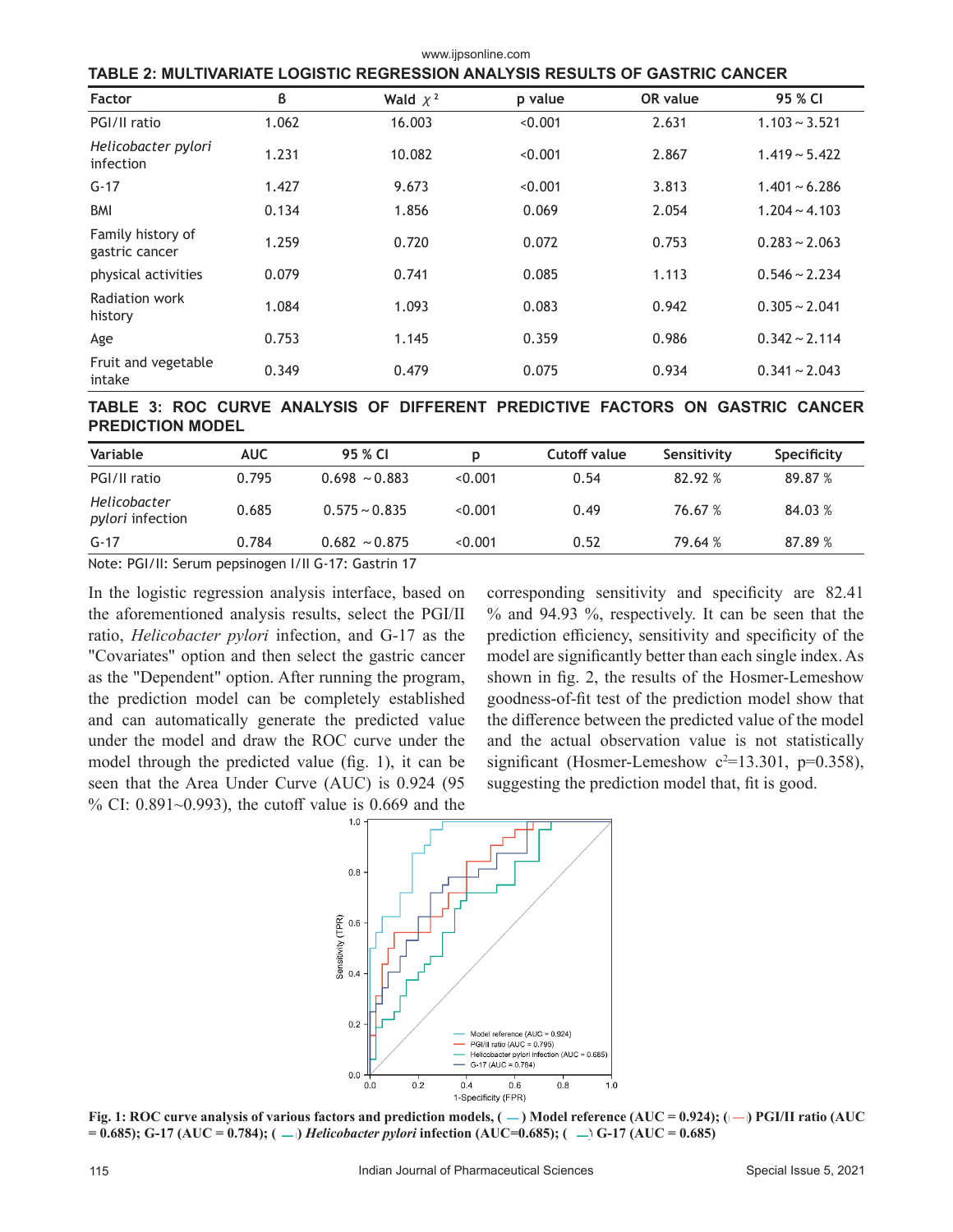www.ijpsonline.com



**Fig. 2: The goodness of fit curve of the gastric cancer risk prediction model, (** $\rightarrow$ **) Actual predicted value; (** $\rightarrow$ **) Model predicted value** 

Gastric cancer is one of the main causes of death from gastrointestinal tumors<sup>[15]</sup>. Studies have shown that gastric cancer patients increase by about 990 000 people worldwide each year, of which about 738 000 patients die of gastric cancer<sup>[16]</sup>. The high mortality rate is related to the early symptoms of patients. Nothing special, most patients have been found to have metastasized. There are regional and ethnic differences in the incidence of gastric cancer in the world. The incidence of gastric cancer in individuals also changes with age<sup>[17,18]</sup>, which gives us the risk of gastric cancer. Factors have brought challenges. In our analysis of gastric cancer risk factors, the multivariate regression model showed that *Helicobacter pylori* infection, PGI/ II ratio and G-17 are independent risk factors for gastric cancer. Provide data reference for early prevention of gastric cancer.

The results of single factor analysis in this study showed that BMI index, family history of gastric cancer; *Helicobacter pylori* infection, PGI/II ratio, G-17, fruit and vegetable intake, recipient age, physical activity and radiation work history were compared. The difference is statistically significant ( $p<0.05$ ); the meaningful factors are included in the logistic regression analysis and the meaningful modeling factors (*Helicobacter pylori* infection, PGI/II ratio, G-17) are screened to construct the model and the model is detected. The statistical value of Hosmer and Leme-show test is  $13.301$  (p $>0.05$ ), which indicates that the model fits well between the real equation and the fitted equation. In this study, the ROC curve was used to evaluate the prediction model of patients with gastric cancer and precancerous lesions. The area under the curve was 0.924 and the sensitivity and specificity were 82.41 % and 94.93 %, respectively, indicating that the prediction effect is good. Logistic regression analysis showed that *Helicobacter pylori* infection,

PGI/II ratio less than 3 and G-17 greater than 16 pmol/l were independent risk factors for gastric cancer and precancerous lesions ( $p<0.05$ ). Analysis of the reasons may be: *Helicobacter pylori* infection and gastric cancer are usually proved to be closely related and proved to be a clear cause of gastric cancer. It is currently uncertain how *Helicobacter pylori* cause gastric cancer. *Helicobacter pylori* infection mainly causes direct or indirect inflammation of gastric epithelial cells and can also regulate epithelial cell functions, such as Cag A, which promotes the development of gastric cancer in two ways. *Helicobacter pylori* infection accounts for 65 %-80 % of gastric cancer patients<sup>[19-21]</sup>; In patients with gastric cancer and precancerous lesions, the level of serum pepsinogen PGI/II ratio not only represents the serum level of PGI or PGII, but also reflects the trend indicator of PGI and PGII serum expression. The serum PGI/II ratio is now widely used as a screening test for gastric cancer. At present, the research on the relationship between PGs expression and gastric cancer is not enough. In this study, the serum expression of PGI and PGII between patients with gastric cancer and gastritis is different and the ratio is used to assess the risk of gastric cancer[22-24]; Gastrin passed inducing the expression and function of anti-apoptotic proteins affect the carcinogenic process and increase the proliferation of gastric mucosal cells by activating transcription genes. At the same time, gastrin-stimulated human gastric epithelial cells express matrix metalloproteinase 9, which increases the invasion and metastasis of gastric cancer cells. Gastrinemia is a high risk factor for gastric cancer[25,26].

At the same time, a large number of studies have shown that age, male, ethnicity, family history of gastric cancer and susceptibility syndrome, smoking, alcoholism, exposure to radiation, eating habits, etc., are all related to the occurrence of gastric cancer<sup>[27]</sup>.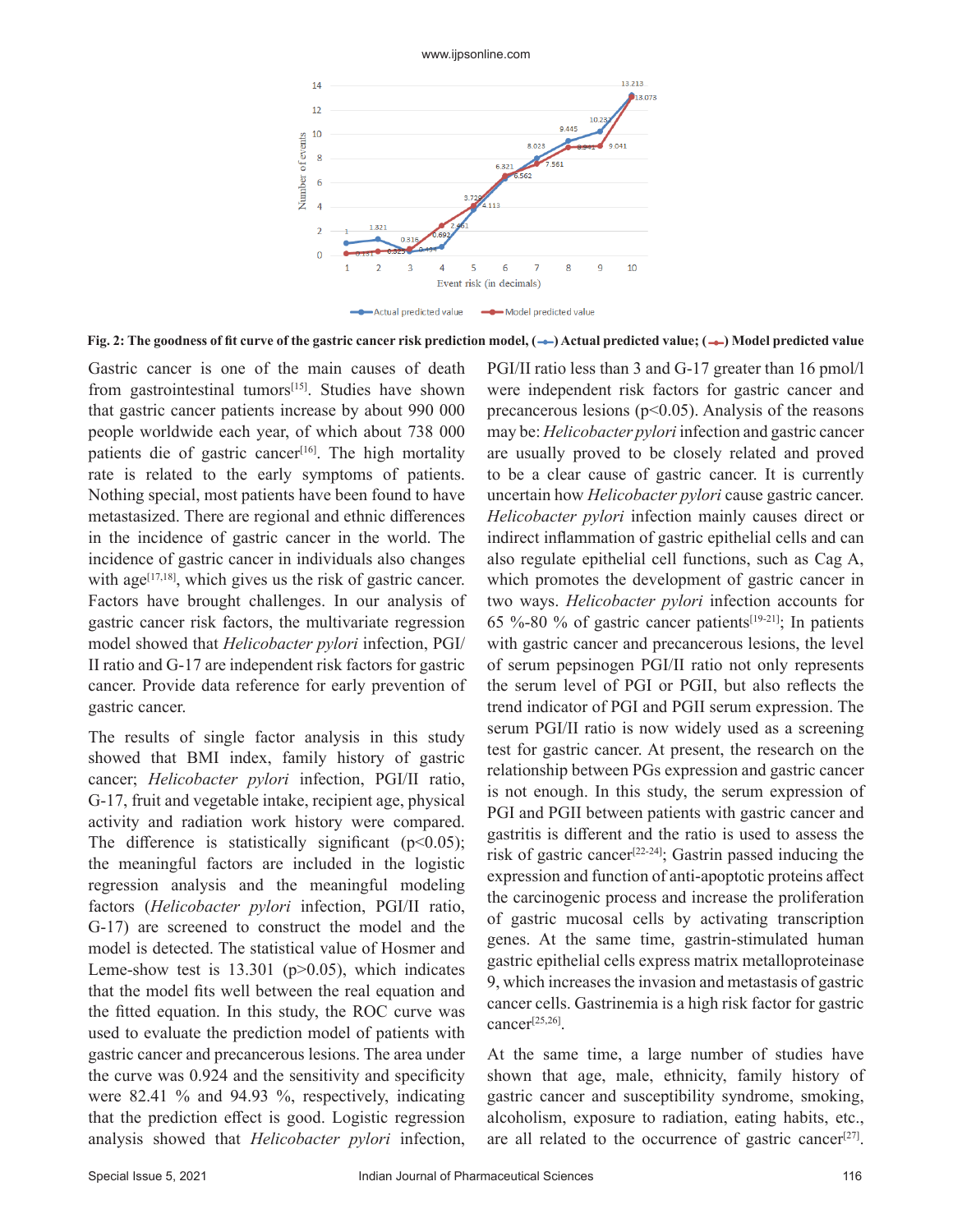The research found that the incidence of gastric cancer increases with age. The incidence of gastric cancer in male smoking patients is higher than that in women<sup>[28]</sup>. Studies have shown that the incidence of gastric cancer in whites is twice that of other races<sup>[29]</sup>. Long-term follow-up of the disasters in Hiroshima and Nagasaki Studies have shown that radiation has been identified as a high-risk risk factor for gastric cancer<sup>[30]</sup>. Early diagnosis of gastric cancer is still difficult worldwide and it is difficult to make a correct diagnosis under endoscopy in the early stage $[14,31]$ .

The two main limitations of this study are its retrospective study. The clinical data comes from a single center. More clinical cases are needed to summarize the risk factors of gastric cancer and precancerous lesions. In summary, patients with *Helicobacter pylori* infection, PGI/II ratio less than 3, and G-17 greater than 16 pmol/l are independent influencing factors. The prediction model established based on these three indicators has good performance in predicting the risk of gastric cancer. It can provide an important reference for clinically guiding the early prevention, management and treatment of gastric cancer.

#### **Conflict of interests:**

The authors declared no conflicts of interest.

# **REFERENCES**

- 1. Brenner H, Rothenbacher D, Arndt V. Epidemiology of stomach cancer. Cancer Epidemiol 2009;472:467-77.
- 2. Venneman K, Huybrechts I, Gunter MJ, Vandendaele L, Herrero R, Van Herck K. The epidemiology of *Helicobacter pylori* infection in Europe and the impact of lifestyle on its natural evolution toward stomach cancer after infection: A systematic review. Helicobacter 2018;23(3):e12483.
- 3. Bailey C: Stomach cancer. Clin Evid 2006;(15):765-71.
- 4. Johnston FM, Beckman M. Updates on management of gastric cancer. Curr Oncol Rep 2019;21(8):1-9.
- 5. Strong VE. Progress in gastric cancer. Updates S 2018;70(2):157-9.
- 6. Deng W, Jin L, Zhuo H, Vasiliou V, Zhang Y. Alconou consumption and risk of stomach cancer: A meta-analysis. Chem Biol Interact 2021;336:109365.
- 7. Park SH, Lim DH, Sohn TS, Lee J, Zang DY, Kim ST, *et al.* A randomized phase III trial comparing adjuvant single-ag S1, S-1 with oxaliplatin, and postoperative chemoradiat with S-1 and oxaliplatin in patients with node-positive gastric cancer after D2 resection: the ARTIST 2 trial. Ann Oncol 2021;32(3):368-74.
- 8. Stojanovic MM, Rancic NK, Andjelkovic Apostolovic MR, Ignjatovic AM, Ilic MV. Trends of Stomach Cancer in Central Serbia. Medicina 2021;57(7):665.
- 9. Poorolajal J, Moradi L, Mohammadi Y, Cheraghi Z, Gohari-Ensaf F. Risk factors for stomach cancer: a systematic review and meta-analysis. Epidemiol Health 2020;42:e2020004.
- 10. Smyth EC, Nilsson M, Grabsch HI, van Grieken NC, Lordick F. Gastric cancer. Lancet 2020;396(10251):635-648.
- 11. Eusebi LH, Telese A, Marasco G, Bazzoli F, Zagari RM. Gastric cancer prevention strategies: a global perspective. J Gastroenterol Hepatol 2020;35(9):1495-502.
- 12. Stewart OA, Wu F, Chen Y. The role of gastric microbiota in gastric cancer. Gut Microbes 2020;11(5):1220-30.
- 13. Fu JX, Zou YN, Long-Li XJ. Widespread Metastasis to the Stomach 10 Years After Primary Breast Cancer: A case report and review of the literature. Medicine 2020;99(48):e22527.
- 14. Kong X, Yang S, Liu C, Tang H, Chen Y, Zhang X, *et al.* Relationship between MEG3 gene polymorphism and risk of gastric cancer in Chinese population with high incidence of gastric cancer. Biosci Rep 2020;40(11):BSR20200305.
- 15. Kono K, Nakajima S, Mimura K. Current status of immune checkpoint inhibitors for gastric cancer. Gastric Cancer 2020;23(4):565-78.
- 16. Li Z, Wu C, Wu J, Ji M, Shi L, Jiang J, *et al.* Synergistic antitumor effects of combined deguelin and cisplatin treatment in gastric cancer cells. Oncol Lett 2014;8(4):1603-7.
- 17. Sharfo AW, Stieler F, Kupfer O, Heijmen BJ, Dirkx ML, Breedveld S, *et al.* Automated VMAT planning for postoperative adjuvant treatment of advanced gastric cancer. Radiat Oncol 2018;13(1):74.
- 18. Zhang J, Qiu WQ, Zhu H, Liu H, Sun JH, Chen Y, *et al.* Hot air contributes to the carcinogenesis of gastric cancer via modulating cellular and exosomal miRNAs level. Cell Death Dis 2020;11(9):780.
- 19. Ma LC, Tian XY, Gao F, Dong WJ, Dang T, Jia YB. Association analysis between SNPs in LATS1 and LATS2 and non-cardia gastric cancer. BMC gastroenterol 2020;20(1):155.
- 20. Thanaphongdecha P, Karinshak SE, Ittiprasert W, Mann VH, Chamgramol Y, Pairojkul C, *et al.* Infection with *helicobacter pylori* induces epithelial to mesenchymal transition in human cholangiocytes. Pathogens 2020;9(11):971.
- 21. Toyoshima O, Nishizawa T, Arita M, Kataoka Y, Sakitani K, Yoshida S, *et al. Helicobacter pylori* infection in subjects negative for high titer serum antibody. World J Gastroenterol 2018;24(13):1419-28.
- 22. Li P, He C, Sun L, Dong N, Yuan Y. Pepsinogen I and II expressions *in situ* and their correlations with serum pesignogen levels in gastric cancer and its precancerous disease. BMC Clin Pathol 2013;13(1):1-22.
- 23. Yuan L, Zhao JB, Zhou YL, Qi YB, Guo QY, Zhang HH, *et al.* Type I and type II *Helicobacter pylori* infection status and their impact on gastrin and pepsinogen level in a gastric cancer prevalent area. World J Gastroenterol 2020;26(25):3673-85.
- 24. Re VD, Zorzi MD, Caggiari L, Repetto O, Brisotto G, Magris R, *et al.* Polymorphisms in pepsinogen C and miRNA genes associate with high serum pepsinogen II in gastric cancer patients. Microorganisms 2021;9(1):126.
- 25. He SW, Shen KQ, He YJ, Xie B, Zhao YM. Regulatory effect and mechanism of gastrin and its antagonists on colorectal carcinoma. World J Gastroenterol 1999;5(5):408-416.
- 26. Takaishi S, Tu S, Dubeykovskaya ZA, Whary MT, Muthupalani S, Rickman BH, *et al.* Gastrin is an essential cofactor for helicobacter-associated gastric corpus carcinogenesis in C57BL/6 mice. Am J Pathol 2009;175(1):365-75.
- 27. Ma M, Chen S, Zhu BY, Zhao BW, Wang HS, Xiang J, *et al.* The clinical significance and risk factors of solitary lymph node metastasis in gastric cancer. PLoS One 2015;10(1):e0114939.